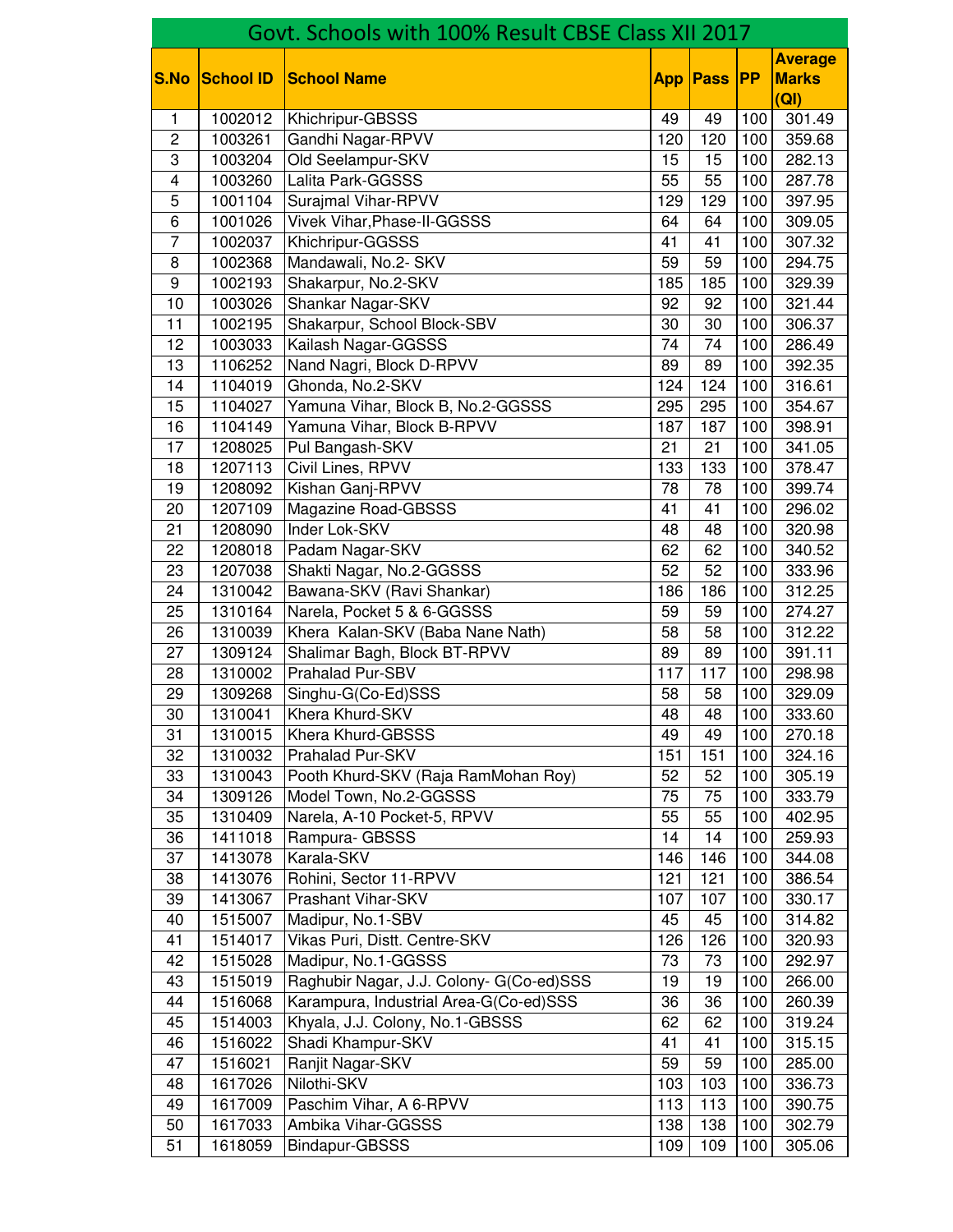|                 | Govt. Schools with 100% Result CBSE Class XII 2017 |                                            |                 |                 |                  |                                        |  |  |
|-----------------|----------------------------------------------------|--------------------------------------------|-----------------|-----------------|------------------|----------------------------------------|--|--|
| <b>S.No</b>     | <b>School ID</b>                                   | <b>School Name</b>                         | <b>App</b>      | <b>Pass</b>     | <b>IPP</b>       | <b>Average</b><br><b>Marks</b><br>(QI) |  |  |
| 52              | 1720003                                            | Mehram Nagar-S(Co-ed)V                     | 31              | 31              | 100              | 312.84                                 |  |  |
| $\overline{53}$ | 1720008                                            | Janak Puri, Block D, No.2-GBSSS-1720008    | 40              | 40              | 100              | 303.08                                 |  |  |
| 54              | 1720015                                            | Inderpuri, Budh Nagar, F- Block- SKV       | $\overline{56}$ | 56              | 100              | 369.59                                 |  |  |
| 55              | 1720033                                            | Ghitorni-SKV                               | 114             | 114             | 100              | 313.24                                 |  |  |
| 56              | 1720030                                            | Rajokari-SKV                               | 93              | 93              | 100              | 332.60                                 |  |  |
| 57              | 1719030                                            | R.K. Puram, Sector 4- GGSSS                | 19              | 19              | 100              | 343.32                                 |  |  |
| 58              | 1719125                                            | Munirka, Sarvodaya(Co-ed) SSS              | $\overline{39}$ | 39              | $\overline{1}00$ | 303.74                                 |  |  |
| 59              | 1720029                                            | <b>Mahipal Pur-GBSSS</b>                   | 83              | 83              | 100              | 299.65                                 |  |  |
| 60              | 1720181                                            | Vasant Kunj, D-Block- RPVV                 | 30              | 30              | 100              | 322.67                                 |  |  |
| 61              | 1822050                                            | Dichaon Kalan-GGSSS                        | 37              | 37              | 100              | 367.00                                 |  |  |
| 62              | 1821203                                            | Dwarka, Sector III(Ist Site)-GGSSS         | 113             | 113             | 100              | 314.26                                 |  |  |
| 63              | 1822039                                            | Dhansa-SKV                                 | $\overline{35}$ | $\overline{35}$ | 100              | 342.11                                 |  |  |
| 64              | 1822064                                            | Khaira-GBSSS                               | $\overline{27}$ | 27              | 100              | 353.85                                 |  |  |
| 65              | 1821025                                            | Vijay Enclave-SKV                          | 139             | 139             | 100              | 304.59                                 |  |  |
| 66              | 1822031                                            | Khera Dabar-G(Co-ed)SSS                    | 25              | 25              | 100              | 331.24                                 |  |  |
| 67              | 1821039                                            | Bamnoli, Dhulsiras -G(Co-ed) Sr.Sec.School | 36              | 36              | 100              | 334.28                                 |  |  |
| 68              | 1822025                                            | Jhatikara-G(Co-ed)SSS                      | $\overline{15}$ | 15              | $\overline{1}00$ | 298.00                                 |  |  |
| 69              | 1822048                                            | Ujwa-GGSSS                                 | 24              | 24              | 100              | 387.96                                 |  |  |
| 70              | 1822004                                            | Mundela Kalan-Govt.(Co-ed)SSS              | 25              | 25              | 100              | 325.84                                 |  |  |
| $\overline{71}$ | 1821030                                            | Dwarka, Sector-I, Pkt-7-SKV                | 87              | 87              | 100              | 306.94                                 |  |  |
| 72              | 1821137                                            | Dwarka Sector-10, RPVV                     | 103             | 103             | 100              | 415.51                                 |  |  |
| $\overline{73}$ | 1822040                                            | Kair-SKV                                   | 10              | $\overline{10}$ | 100              | 347.80                                 |  |  |
| $\overline{74}$ | 1822066                                            | Najafgarh, Jharoda Kalan-GGSSS             | 79              | 79              | 100              | 375.96                                 |  |  |
| $\overline{75}$ | 1821005                                            | Samalka, No.1- GBSSS                       | 60              | 60              | 100              | 299.23                                 |  |  |
| 76              | 1822002                                            | Najafgarh-S(Co-ed)V                        | 84              | 84              | 100              | 374.62                                 |  |  |
| 77              | 1821034                                            | Kangan Heri-G(Co-ed)SSS                    | 20              | 20              | 100              | 275.70                                 |  |  |
| $\overline{78}$ | 1821018                                            | Palam Enclave, No.1-SKV                    | 199             | 199             | 100              | 326.90                                 |  |  |
| 79              | 1822013                                            | Ujwa-GBSSS                                 | 16              | 16              | 100              | 292.13                                 |  |  |
| 80              | 1821020                                            | Raj Nagar-II SKV                           | 174             | 174             | 100              | 322.14                                 |  |  |
| 81              | 1822056                                            | Khaira-GGSSS                               | 60              | 60              | 100              | 342.75                                 |  |  |
| 82              | 1822012                                            | Kair-GBSSS                                 | 17              | 17              | 100              | 296.29                                 |  |  |
| 83              | 1822028                                            | Goela Khurd-GGSSS                          | 90              | 90              | 100              | 326.77                                 |  |  |
| 84              | 1821026                                            | Chhawla-SKV                                | 133             | 133             | 100              | 349.14                                 |  |  |
| 85              | 1923063                                            | <b>AYA NAGAR-SKV</b>                       | 98              | 98              | 100              | 321.17                                 |  |  |
| 86              | 1923358                                            | Mandi Village- GBSSS                       | 18              | 18              | 100              | 300.72                                 |  |  |
| 87              | 1720031                                            | Vasant Kunj, B1-RPVV                       | 106             | 106             | 100              | 354.10                                 |  |  |
| 88              | 1720026                                            | <b>VASANT KUNJ- GGSSS</b>                  | 85              | 85              | 100              | 296.82                                 |  |  |
| 89              | 1923360                                            | Dera- GBSSS                                | 17              | 17              | 100              | 295.47                                 |  |  |
| 90              | 1923081                                            | Chattarpur, Acharya Tulsi SBV              | 117             | 117             | 100              | 315.66                                 |  |  |
| 91              | 1720173                                            | <b>VASANT KUNJ- GBSSS</b>                  | 42              | 42              | 100              | 314.62                                 |  |  |
| 92              | 1923037                                            | Chirag Delhi-SKV                           | 105             | 105             | 100              | 298.47                                 |  |  |
| 93              | 1925333                                            | Shahpur Jat-S(Co-Ed)V                      | 31              | 31              | 100              | 328.81                                 |  |  |
| 94              | 1923041                                            | Hauz Rani-Sr.Sec.SKV (Raja RamMohan Roy)   | 66              | 66              | 100              | 356.92                                 |  |  |
| 95              | 1923023                                            | Dera- GGSSS                                | 35              | 35              | 100              | 307.00                                 |  |  |
| 96              | 2026004                                            | Pandara Road-SKV                           | 32              | 32              | 100              | 336.44                                 |  |  |
| 97              | 2127016                                            | Dayanand Road-SKV                          | 44              | 44              | 100              | 309.61                                 |  |  |
| 98              | 2127023                                            | Jama Masjid, Panama Building-GGSSS         | $\overline{32}$ | 32              | 100              | 309.72                                 |  |  |
| 99              | 2127007                                            | <b>Bela Road-GBSSS</b>                     | 21              | 21              | 100              | 317.95                                 |  |  |
| 100             | 2128023                                            | New Rohtak Road-GGSSS                      | 40              | 40              | 100              | 279.63                                 |  |  |
| 101             | 2128021                                            | Paharganj-GGSSS                            | 47              | 47              | 100              | 291.87                                 |  |  |
| 102             | 2127026                                            | Bela Road-GGSSS                            | 25              | 25              | 100              | 325.32                                 |  |  |